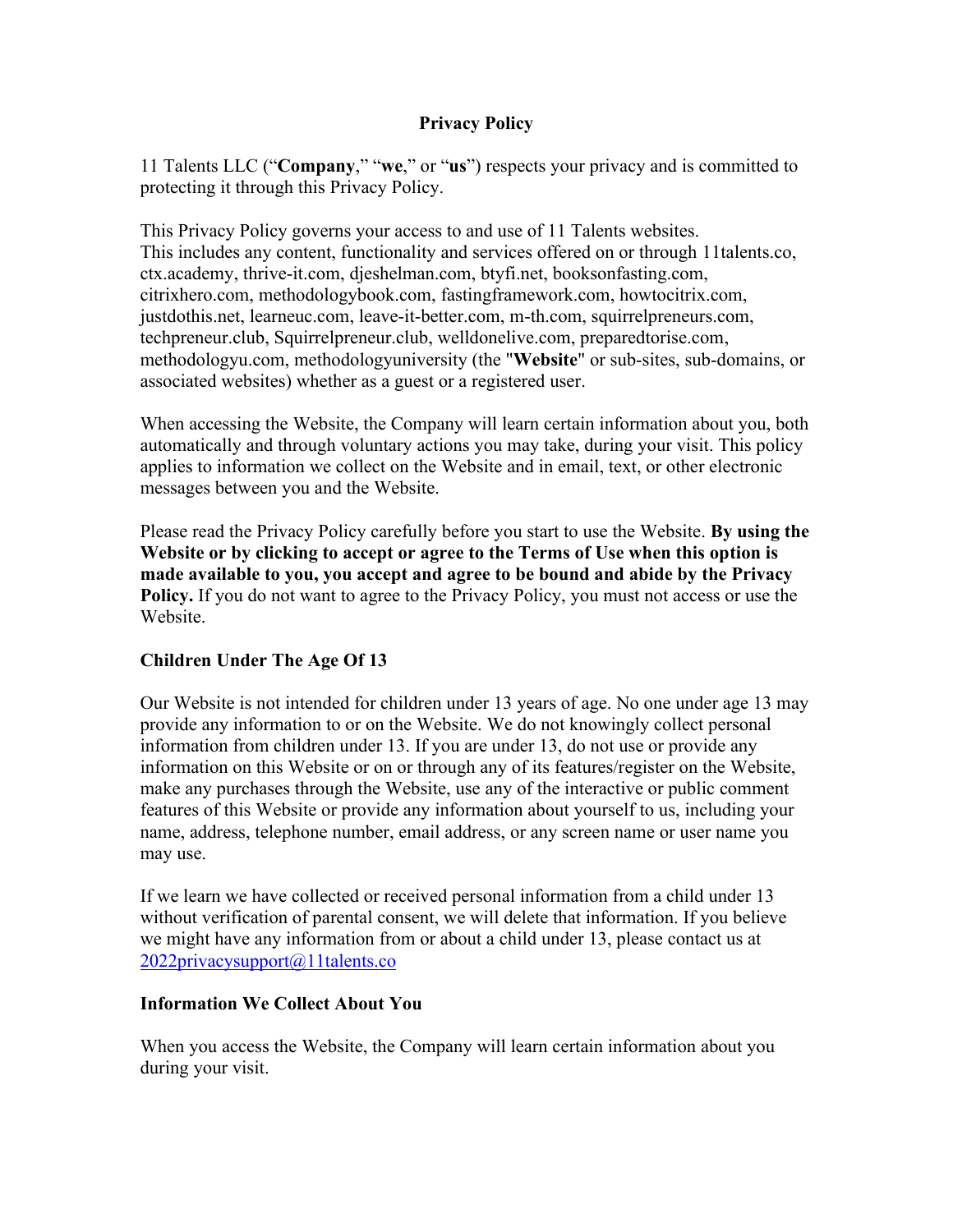*Information You Provide To Us*. The Website provides various places for users to provide information. We collect information that users provide by filling out forms on the Website, communicating with us via contact forms, responding to surveys, search queries on our search feature, providing comments or other feedback, and providing information when ordering a product or service via the Website.

We use information you provide to us to deliver the requested product and/or service, to improve our overall performance, and to provide you with offers, promotions, and information.

*Information We Collect Through Automatic Data Collection Technology*. As you navigate through our Website, we may use automatic data collection technologies including Google Analytics to collect certain information about your equipment, browsing actions, and patterns. This will generally include information about your location, your traffic pattern through our website, and any communications between your computer and our Website. Among other things, we will collect data about the type of computer you use, your Internet connection, your IP address, your operating system, and your browser type. We are working with Google and other parties to obscure this data as much as possible and currently employ GA 4 techniques to do so.

The information we collect automatically is used for statistical data and will not include personal information. We use this data to improve our Website and our service offerings. To the extent that you voluntarily provide personal information to us, our systems will associate the automatically collected information with your personal information.

### **Use of Cookies And Pixels**

Similar to other commercial websites, our website utilizes a standard technology called "cookies" and server logs to collect information about how our site is used. Information gathered through cookies and server logs may include the date and time of visits, the pages viewed, time spent at our site, and the websites visited just before and just after our own, as well as your IP address.

A cookie is a very small text document, which often includes an anonymous unique identifier. When you visit a website, that site's computer asks your computer for permission to store this file in a part of your hard drive specifically designated for cookies. Each website can send its own cookie to your browser if your browser's preferences allow it, but (to protect your privacy) your browser only permits a website to access the cookies it has already sent to you, not the cookies sent to you by other sites.

The Company reserves the right to use technological equivalents of cookies, including social media pixels. These pixels allow social media sites to track visitors to outside websites so as to tailor advertising messages users see while visiting that social media website. The Company reserves the right to use these pixels in compliance with the policies of the various social media sites.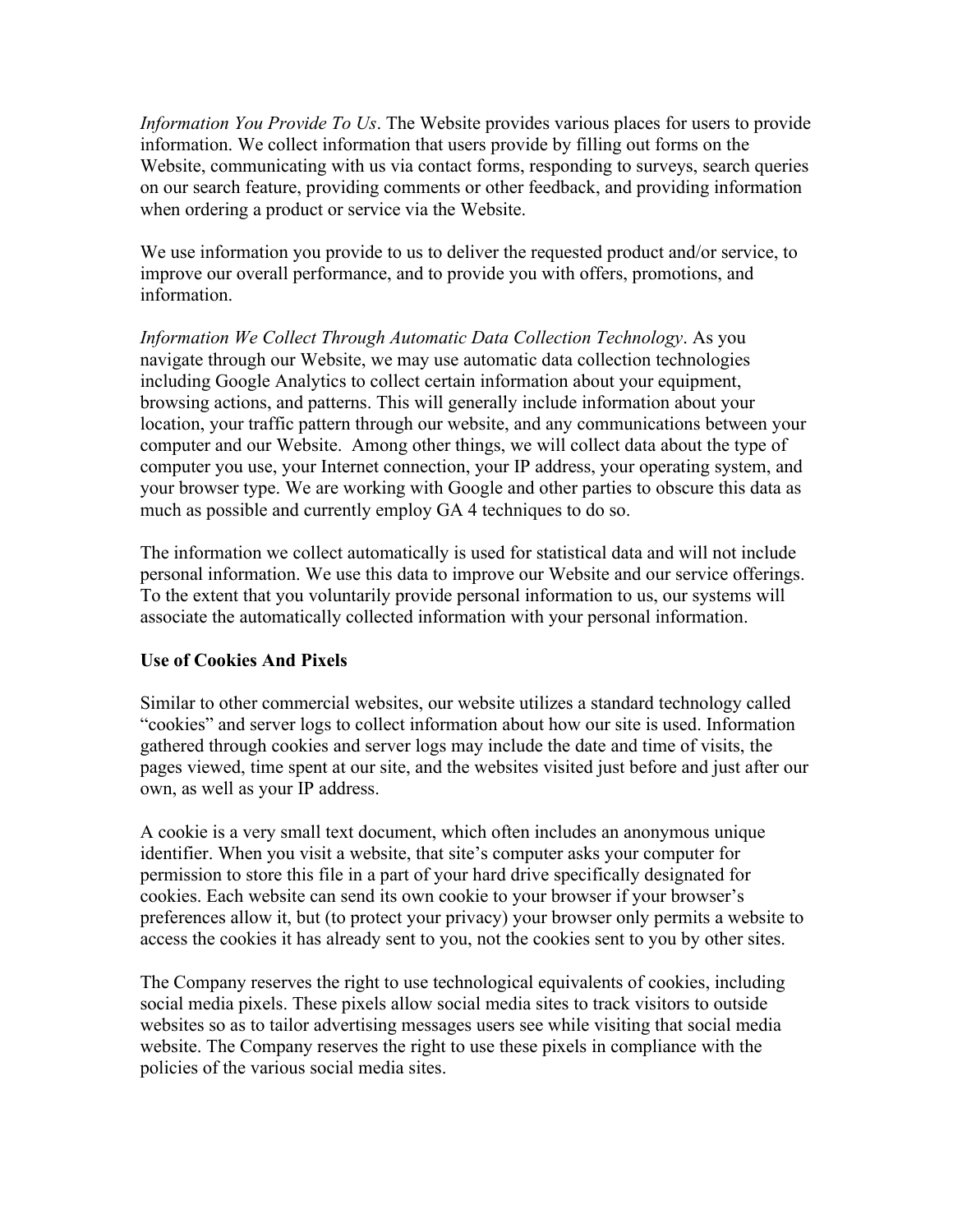### **Third Party Use Of Cookies**

Some content or applications, including advertisements, on the Website are served by third-parties, including advertisers, ad networks and servers, content providers, and application providers. These third parties may use cookies alone or in conjunction with web beacons or other tracking technologies to collect information about you when you use our website. The information they collect may be associated with your personal information or they may collect information, including personal information, about your online activities over time and across different websites and other online services. They may use this information to provide you with interest-based (behavioral) advertising or other targeted content.

We do not control these third parties' tracking technologies or how they may be used. If you have any questions about an advertisement or other targeted content, you should contact the responsible provider directly.

## **Email Information**

If you choose to correspond with us through email, we may retain the content of your email messages together with your email address and our responses. We provide the same protections for these electronic communications that we employ in the maintenance of information received online, mail, and telephone. This also applies when you register for our website, sign up through any of our forms using your email address or make a purchase on this site. For further information see the email policies below.

## **Email Policies**

We are committed to keeping your e-mail address confidential. We do not sell, rent, or lease our subscription lists to third parties, and will not disclose your email address to any third parties except as allowed in the section titled Disclosure of Your Information.

We will maintain the information you send via e-mail in accordance with applicable federal law.

In compliance with the CAN-SPAM Act, all e-mails sent from our organization will clearly state who the e-mail is from and provide clear information on how to contact the sender. In addition, all e-mail messages will also contain concise information on how to remove yourself from our mailing list so that you receive no further e-mail communication from us.

Our emails provide users the opportunity to opt-out of receiving communications from us and our partners by reading the unsubscribe instructions located at the bottom of any email they receive from us at anytime.

Users who no longer wish to receive our newsletter or promotional materials may opt-out of receiving these communications by clicking on the unsubscribe link in the e-mail.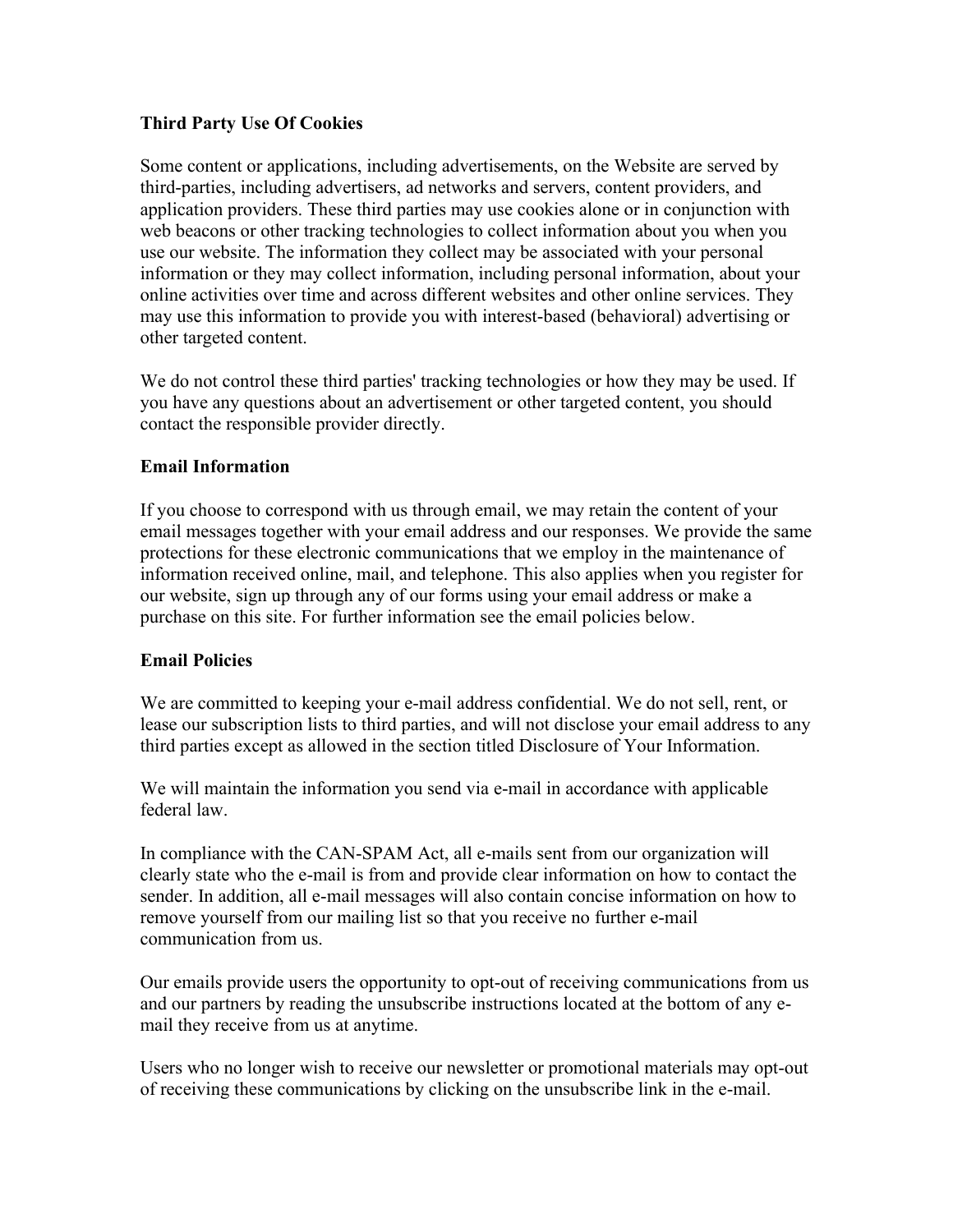#### **How And Why We Collect Information**

The Company collects your information in order to record and support your participation in the activities you select. If you register to download a book or resources, sign up for our newsletter, and/or purchase a product from us, we collect your information. We use this information to track your preferences and to keep you informed about the products and services you have selected to receive and any related products and/or services. As a visitor to this Website, you can engage in most activities without providing any personal information. It is only when you seek to download resources and/or register for services that you are required to provide information.

If you are outside the European Union and opt to receive any free resources, participate in any free training programs, register for a webinar, register for a live event, register for a seminar, or purchase any products sold by the Company on this Website, we will automatically enroll you to receive our free email newsletter. If you do not wish to receive this newsletter, you can unsubscribe anytime. We include an "unsubscribe" link at the bottom of every email we send. If you ever have trouble unsubscribing, you can send an email to  $2022$ privacysupport $(a)$ 11talents.co requesting to unsubscribe from future emails.

If you are in the European Union and opt to receive any free resources, participate in any free training programs, register for a webinar, register for a live event, register for a seminar, or purchase any products sold by the Company on this Website, we will only enroll you to receive our free email newsletter if you affirmatively consent to it. If you do not wish to receive this newsletter, you can unsubscribe anytime. We include an "unsubscribe" link at the bottom of every email we send. If you ever have trouble unsubscribing, you can send an email to  $2022$ privacysupport $(a)$ 1 talents.co requesting to unsubscribe from future emails.

### **How Do We Use the Information That You Provide to Us?**

We use personal information for purposes of presenting our Website and its contents to you, providing you with information, providing you with offers for products and services, providing you with information about your subscriptions and products, carrying out any contract between you and the Company, administering our business activities, providing customer service, and making available other items and services to our customers and prospective customers.

We conduct quizzes and surveys which are voluntary in nature. The information provided in these systems are never shared with anyone other than our employees and contractors, all of which must sign a strict NDA agreement to see said data. Every effort is made to separate personally identifiable information from this data. Automated recommendations and personalization of content you receive from us as a result of these surveys and quizzes is done by a process of 'tagging' in a separate database and is never queried directly from survey responses.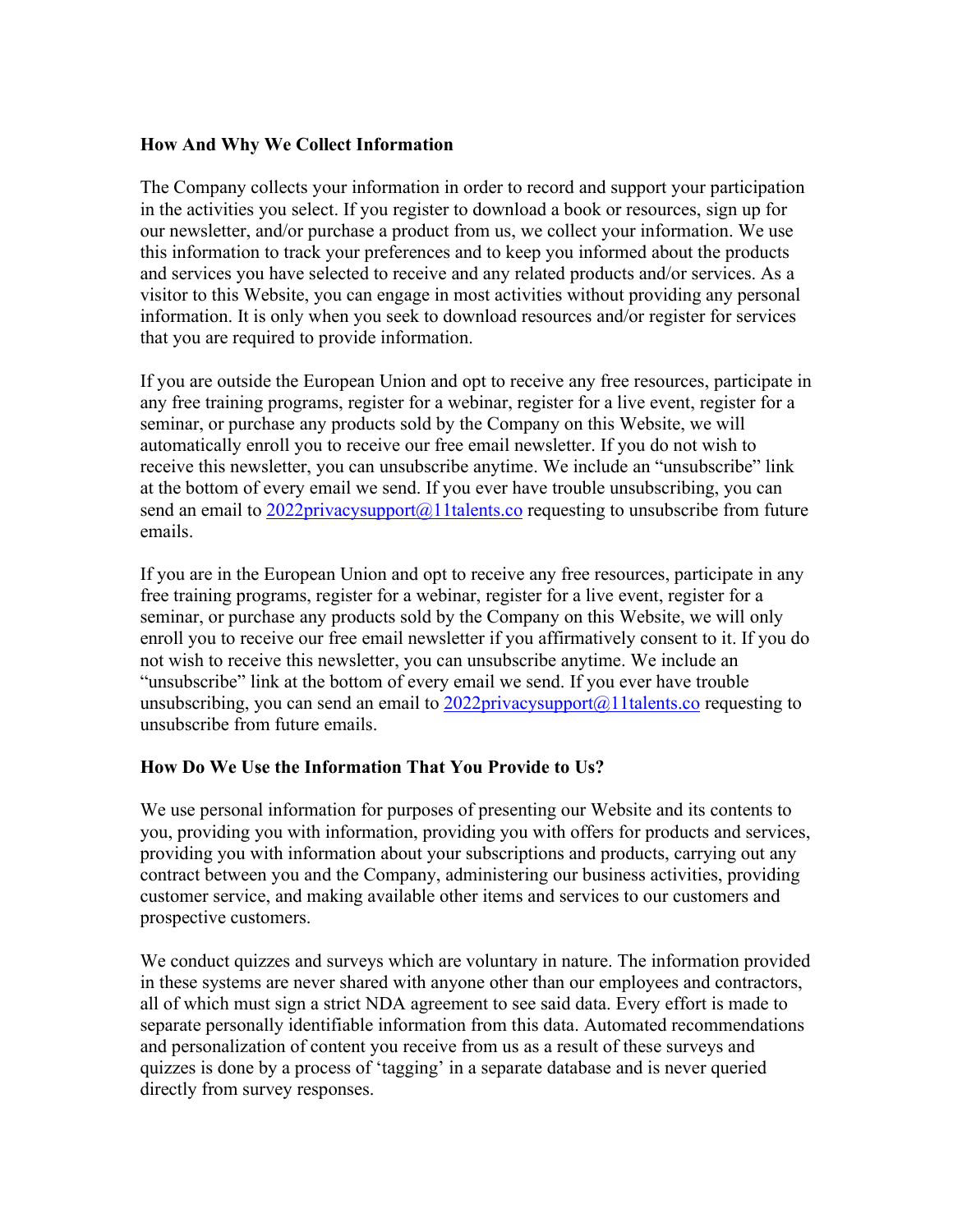From time-to-time, we may use the information you provide to us to make you offers to purchase products and services provided by third parties in exchange for a commission to be paid to us by such third parties. Should you opt to take part in such promotions, the third parties will receive your information.

From time-to-time, we may use the information you provide to us to display advertisements to you that are tailored to your personal characteristics, interests, and activities.

### **Disclosure Of Your Information**

As a general rule, we do not sell, rent, lease or otherwise transfer any information collected whether automatically or through your voluntary action.

We may disclose your personal information to our subsidiaries, affiliates, and service providers for the purpose of providing our services to you, for accounting, or for legal reasons. This includes our sister corporation Eshelman Enterprises, Inc.

We may disclose your personal information to a third party, including a lawyer or collection agency, when necessary to enforce our terms of service or any other agreement between you and the Company.

We may provide your information to any successor in interest in the event of a merger, divestiture, restructuring, reorganization, dissolution, or other sale or transfer of some or all of the Company's asserts and/or business.

We may disclose information when legally compelled to do so, in other words, when we, in good faith, believe that the law requires it or for the protection of our legal rights or when compelled by a court or other governmental entity to do so.

### **How Do We Protect Your Information and Secure Information Transmissions?**

We employ commercially reasonable methods to ensure the security of the information you provide to us and the information we collect automatically. This includes using standard security protocols and working only with reputable third-party vendors.

Email is not recognized as a secure medium of communication. For this reason, we request that you do not send private information to us by email. However, doing so is allowed, but at your own risk. Some of the information you may enter on our website may be transmitted securely via a secure medium known as Secure Sockets Layer, or SSL/TLS. Credit Card information and other sensitive information is never transmitted via email.

The Company may use software programs to create summary statistics, which are used for such purposes as assessing the number of visitors to the different sections of our site,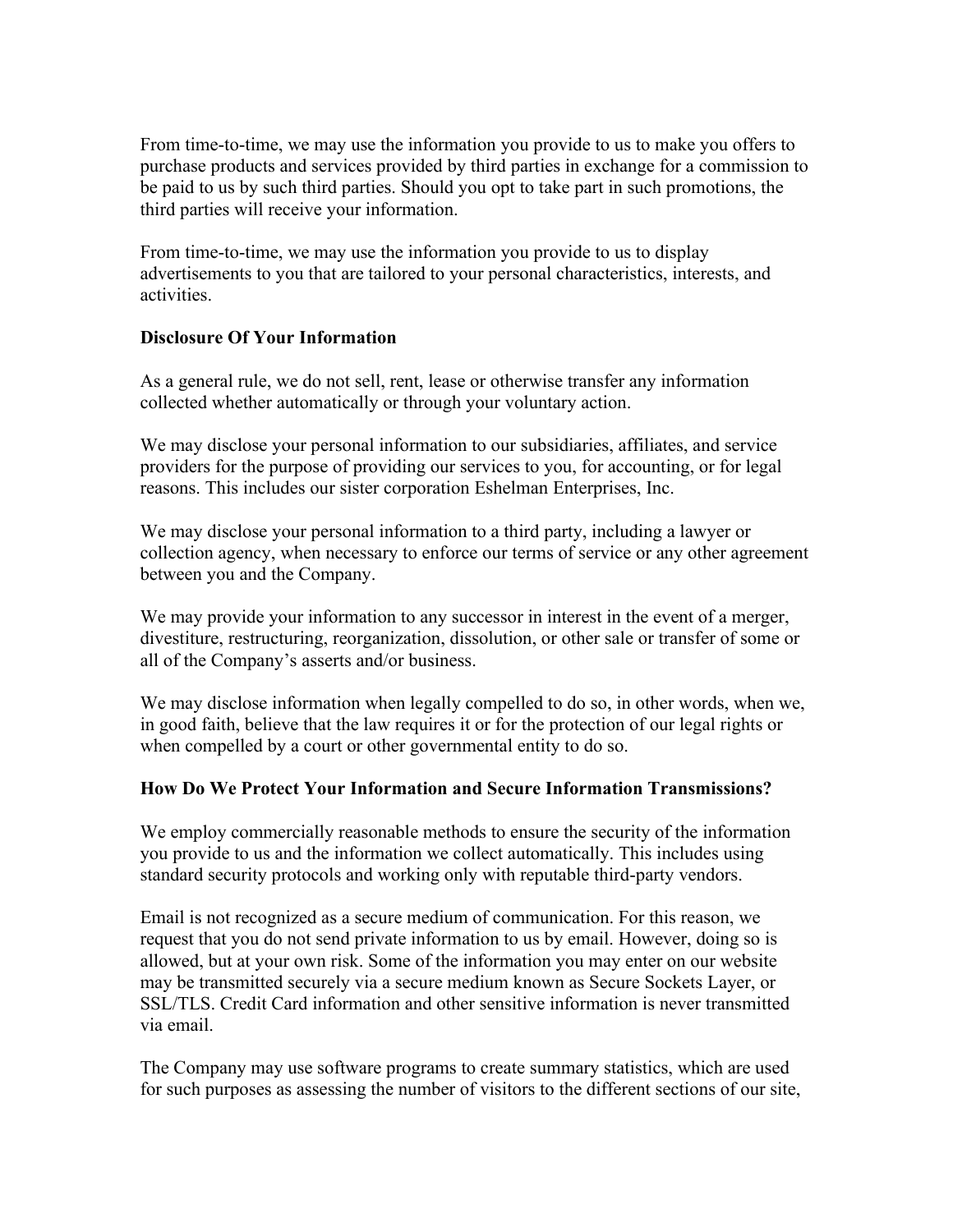what information is of most and least interest, determining technical design specifications, and identifying system performance or problem areas.

For site security purposes and to ensure that this service remains available to all users, the Company uses software programs to monitor network traffic to identify unauthorized attempts to upload or change information, or otherwise cause damage.

### **Policy Changes**

It is our policy to post any changes we make to our privacy policy on this page. If we make material changes to how we treat our users' personal information, we will notify you by email to the email address specified in your account and/or through a notice on the Website home page. The date the privacy policy was last revised is identified at the bottom of the page. You are responsible for ensuring we have an up-to-date active and deliverable email address for you, and for periodically visiting our Website and this privacy policy to check for any changes.

### **Visitors' GDPR Rights**

If you are within the European Union, you are entitled to certain information and have certain rights under the General Data Protection Regulation. Though our websites are not hosted in the EU and we do not fall under GDPR regulations per se as of January 1, 2022, we have made the proactive decision to declare an alignment of certain rights while using our websites. Those "rights" include:

We will retain the any information you choose to provide to us until the earlier of: (a) you asking us to delete the information, (b) our decision to cease using our existing data providers, or (c) the Company decides that the value in retaining the data is outweighed by the costs of retaining it.

You have the ability to request access to your data that the Company stores and the rights to either rectify or erase your personal data.

You have the right to seek restrictions on the processing of your data.

You have the right to object to the processing of your data and the right to the portability of your data.

To the extent that you provided consent to the Company's processing of your personal data, you have the right to withdraw that consent at any time, without affecting the lawfulness of processing based upon consent that occurred prior to your withdrawal of consent.

We require only the information that is reasonably required to enter into a contract with you. We will not require you to provide consent for any unnecessary processing as a condition of entering into a contract with us.